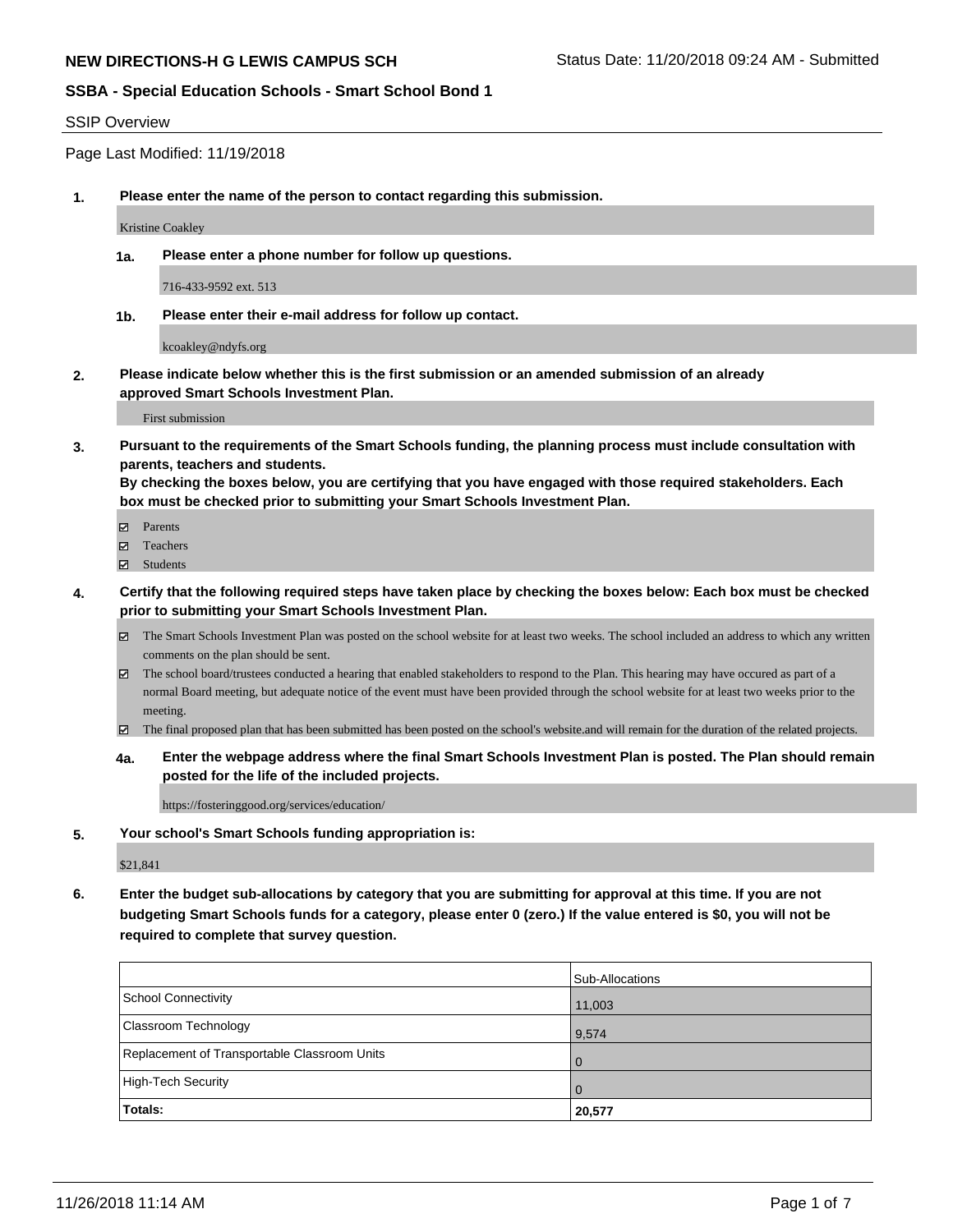## School Connectivity

# Page Last Modified: 11/19/2018

## **1. Describe how you intend to use Smart Schools funds for high-speed broadband and/or wireless connectivity projects in school buildings.**

**Smart School Bond Act Investment Plan Henrietta G. Lewis Campus School**

The necessary upgrades to the Henrietta G. Lewis Campus School's technology system has become clear with the challenges it faces providing both stable, fluid wired and wireless network connections to all classrooms in compliance with the New York State Department of Education's transition to computer-based testing for all students in grades three through eight by 2020.

The primary focus of the Smart School Bond Act Investment Plan will alleviate concerns in the areas listed below:

- Our internal wiring network becomes overwhelmed by the number of users attempting to sign-on to the network. This has resulted in sign-on delays, slower processing time and limited use of technology in the classroom
- Our current wireless system does not allow for access within certain classrooms in the building
- Continuous support for our current technology which includes but is not limited to teaching with interactive whiteboards
- Emergency notification system for staff and student parents/guardians

Following federal recommended guidelines (National Education Technology Plan update, Reimaging the role of Technology in Education: 2017), the Henrietta G. Lewis School's Technology plan is as follows:

1. Through the use of our e-rate discount, we have installed a Fiber Optics connection for our Local Area Network use.

2. Recommended updates to the Local Area Network are required to offer fluid, stable broadband with the recommended target speed of one (1) gigabit per second per student by the end 2017-18 school year. This would require installation of Fiber or CAT 6a cabling.

3. Access points within the school have been strengthened and relocated to support devices within the school.

#### **2. Describe how the school plans to use digital connectivity and technology to improve teaching and learning.**

1. To continue to provide technology infused instruction we will need replacement projectors to maintain our classroom Promothean Boards. Included in the Smart School budget proposal are four (4) Epson Powerlite x39 projectors.

-Continue to provide interactive lessons using ActivInspire

2. To maintain technology infused classroom instruction and to accommodate state-testing approved devices, the addition of 10 Asus Chromebooks - Flip c213A-YS02-S

-Continue utilizing Educational Apps across all grade levels and subject areas

 8 Chromebooks with Google for education will assist in our High School Science Classrooms with 3D visuals such as the Biodigital human, the Earth and other programs that offer students real world visual representation of the living world. Google also others student the opportunity to explore the world through virtual reality programs

-Continue to differentiate student's access to knowledge and presenting student learning assessments

 8 Chromebooks with Google for education will assist our High School ELA classroom. Students will be able to seek make develop informed hypotheses on a variety of topics as they are guided on finding well researched, factual information on the internet. Students will be able to collaborate on a variety of writing pieces through google documents. Teachers will be able to provide real time editing and revision for individualized instruction on writing pieces.

3. In an effort to decrease the *digital use divide* (utilizing technology in an active,creative way to support learning as opposed to the use of technology for passive content consumption), professional development opportunities and in-services on devices, software, apps, internet services, and being a responsible digital citizen will be integrated yearly for teaching staff.

## **3. Does your School Connectivity project require new construction or substantially altered space and result in capitalized cost in excess of \$100,000?**

No

- **4. If you are submitting an allocation for School Connectivity complete this table.**
	- **Note that the calculated Total at the bottom of the table must equal the Total allocation for this category that you entered in the SSIP Overview overall budget.**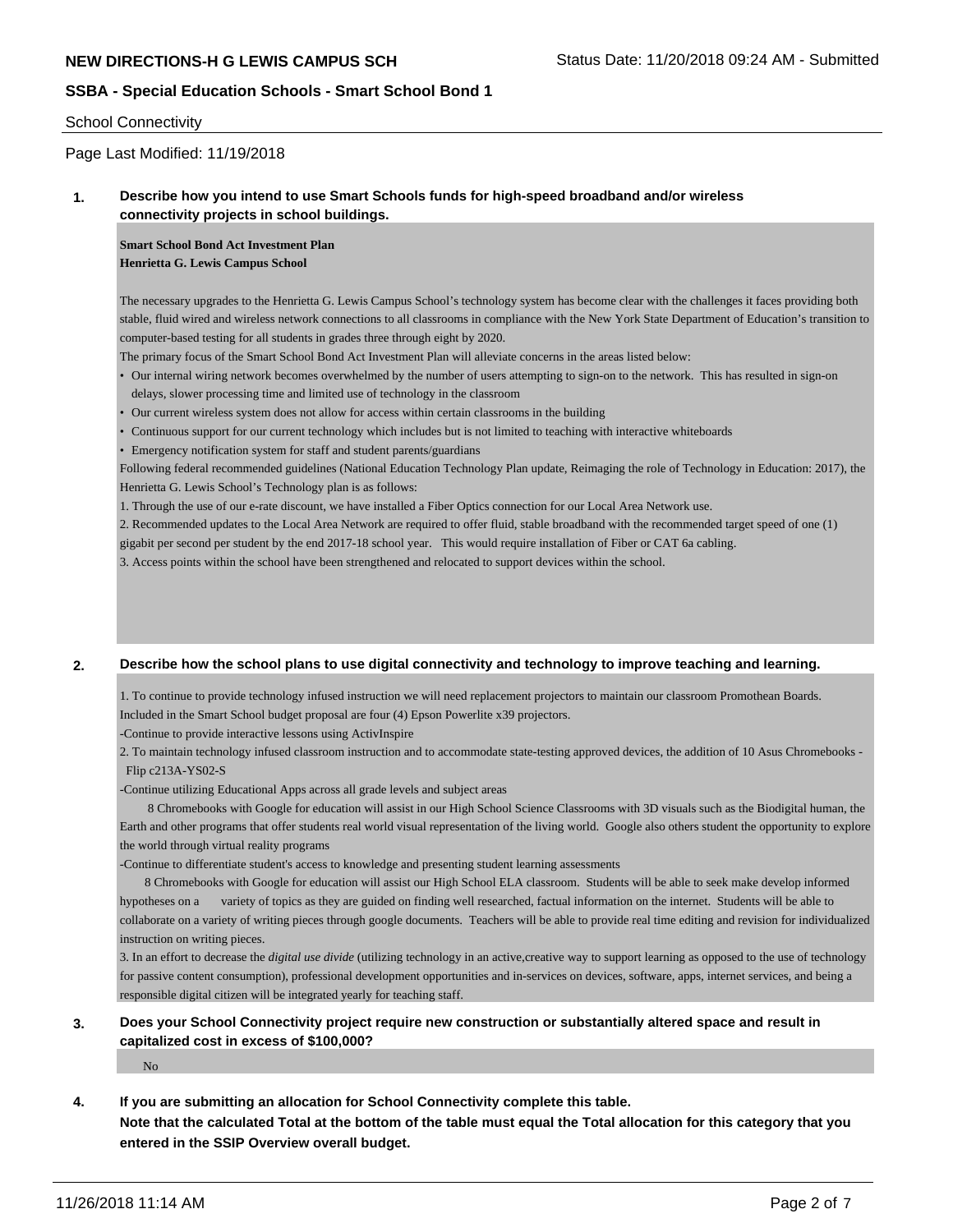School Connectivity

Page Last Modified: 11/19/2018

|                                            | Sub-Allocation |
|--------------------------------------------|----------------|
| Network/Access Costs                       | (No Response)  |
| Outside Plant Costs                        | (No Response)  |
| School Internal Connections and Components | 11,003         |
| Professional Services                      | (No Response)  |
| Testing                                    | (No Response)  |
| <b>Other Upfront Costs</b>                 | (No Response)  |
| <b>Other Costs</b>                         | (No Response)  |
| Totals:                                    | 11,003         |

**5. Please detail the type, quantity, per unit cost and total cost of the eligible items under each sub-category. This is especially important for any expenditures listed under the "Other" category. All expenditures must be eligible for tax-exempt financing to be reimbursed with Smart Schools funds. Sufficient detail must be provided so that we can verify this is the case. If you have any questions, please contact us directly through smartschools@nysed.gov. Add rows under each sub-category for additional items, as needed.**

| Select the allowable expenditure<br>type.<br>Repeat to add another item under<br>each type. | Item to be purchased            | Quantity       | Cost per Item | <b>Total Cost</b> |
|---------------------------------------------------------------------------------------------|---------------------------------|----------------|---------------|-------------------|
| <b>Connections/Components</b>                                                               | CAT6A                           | 29             | 245           | 7,105             |
| <b>Connections/Components</b>                                                               | CAT5E                           | 20             | 155           | 3,100             |
| <b>Connections/Components</b>                                                               | 24 port Cat5E patch panel       | 2              | 89            | 178               |
| <b>Connections/Components</b>                                                               | 24 port Cat6A patch panel       | $\overline{2}$ | 185           | 370               |
| <b>Connections/Components</b>                                                               | Firestop                        |                | 10            | 10 <sup>°</sup>   |
| <b>Connections/Components</b>                                                               | Wiremold                        |                | 150           | 150               |
| <b>Connections/Components</b>                                                               | Tirewraps                       |                | 15            | 15                |
| Connections/Components                                                                      | Low voltage surface mount boxes | 15             | 5             | 75                |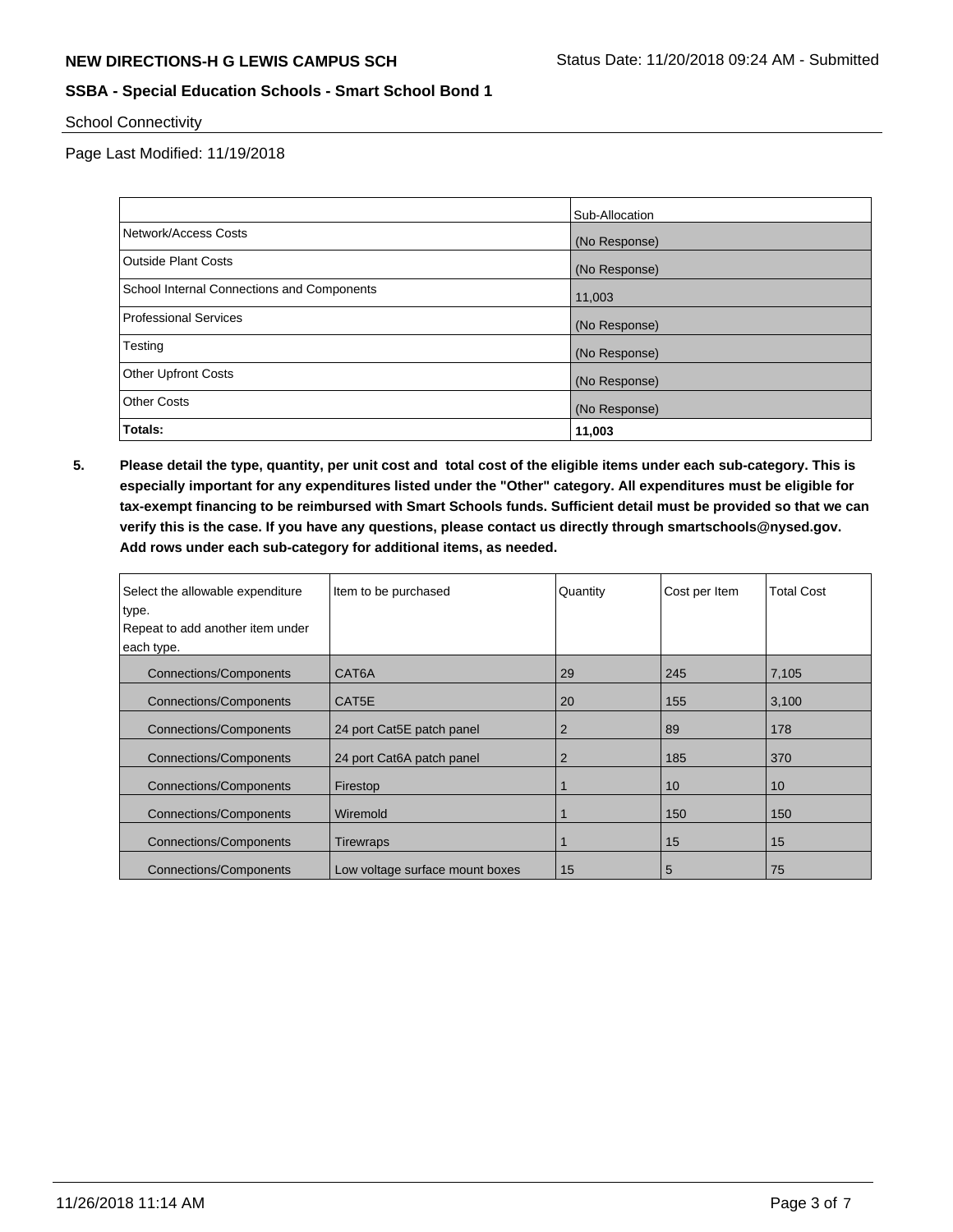Classroom Learning Technology Equipment (Devices)

Page Last Modified: 11/19/2018

#### **1. Describe the devices you intend to purchase and their compatibility with existing or planned platforms or systems.**

Six (6) Epson Powerlite x39 projectors. Each classroom in the school is equip with Promethean Boards Interactive whiteboards for classroom instruction. The Epson Powerlite projectors are used in conjunction with the whiteboards to project all content. The purchase of six projectors will allow us to have them in stock for minimal down time in instruction.

 Sixteen (16) Asus Chromebooks - Flip c213A-YS02-S The chromebooks will be used as a tool for classroom instruction as needed for different units of study where applications, research, virtual reality learning, word processing and presentations are utilized. In addition, the chromebooks will be utilized during state testing for grades three through eight when the switch to computer-based testing occurs.

-Continue utilizing Educational Apps across all grade levels and subject areas

 8 Chromebooks with Google for education will assist in our High School Science Classrooms with 3D visuals such as the Biodigital human, the Earth and other programs that offer students real world visual representation of the living world. Google also others student the opportunity to explore the world through virtual reality programs

-Continue to differentiate student's access to knowledge and presenting student learning assessments

 8 Chromebooks with Google for education will assist our High School ELA classroom. Students will be able to develop informed hypotheses on a variety of topics as they are guided on finding well researched, factual information on the internet. Students will be able to collaborate on a variety of writing pieces through google documents. Teachers will be able to provide real time editing and revision for individualized instruction on writing pieces.

## **2. Describe how the proposed technology purchases will improve teaching and learning inside or outside of the classroom.**

1. To continue to provide technology infused instruction we will need replacement projectors to maintain our classroom Promethean Boards. Included in the Smart School budget proposal are six (6) Epson Powerlite x39 projectors.

-Continue to provide interactive lessons using ActivInspire

2. To maintain technology infused classroom instruction and to accommodate state-testing approved devices, the addition of 16 Asus Chromebooks - Flip c213A-YS02-S

 The Chromebooks will be used as a tool for classroom instruction as needed for different units of study where applications, research, virtual reality learning, word processing and presentations are utilized. In addition, the Chromebooks will be utilized during state testing for grades three through eight when the switch to computer-based testing occurs.

-Continue utilizing Educational Apps across all grade levels and subject areas

 8 Chromebooks with Google for education will assist in our High School Science Classrooms with 3D visuals such as the Biodigital human, the Earth and other programs that offer students real world visual representation of the living world. Google also others student the opportunity to explore the world through virtual reality programs

-Continue to differentiate student's access to knowledge and presenting student learning assessments

 8 Chromebooks with Google for education will assist our High School ELA classroom. Students will be able to develop informed hypotheses on a variety of topics as they are guided on finding well researched, factual information on the internet. Students will be able to collaborate on a variety of writing pieces through Google documents. Teachers will be able to provide real time editing and revision for individualized instruction on writing pieces.

**3. To ensure the sustainability of technology purchases made with Smart Schools funds, schools must have a plan to maintain and support technology purchases reimbursed with Smart Schools funds. This sustainability plan should support recurring costs of use that are ineligible for Smart Schools funding such as device maintenance, technical support, Internet and wireless fees, maintenance of hotspots, staff professional development, building maintenance and the replacement of incidental items.**

 $\boxtimes$  By checking this box, you certify that the school has a sustainability plan as described above.

**4. Schools must ensure that devices purchased with Smart Schools funds will be distributed, prepared for use, maintained and supported appropriately. Schools must maintain detailed device inventories in accordance with generally accepted accounting principles.**

By checking this box, you certify that the school has a distribution and inventory management plan and system in place.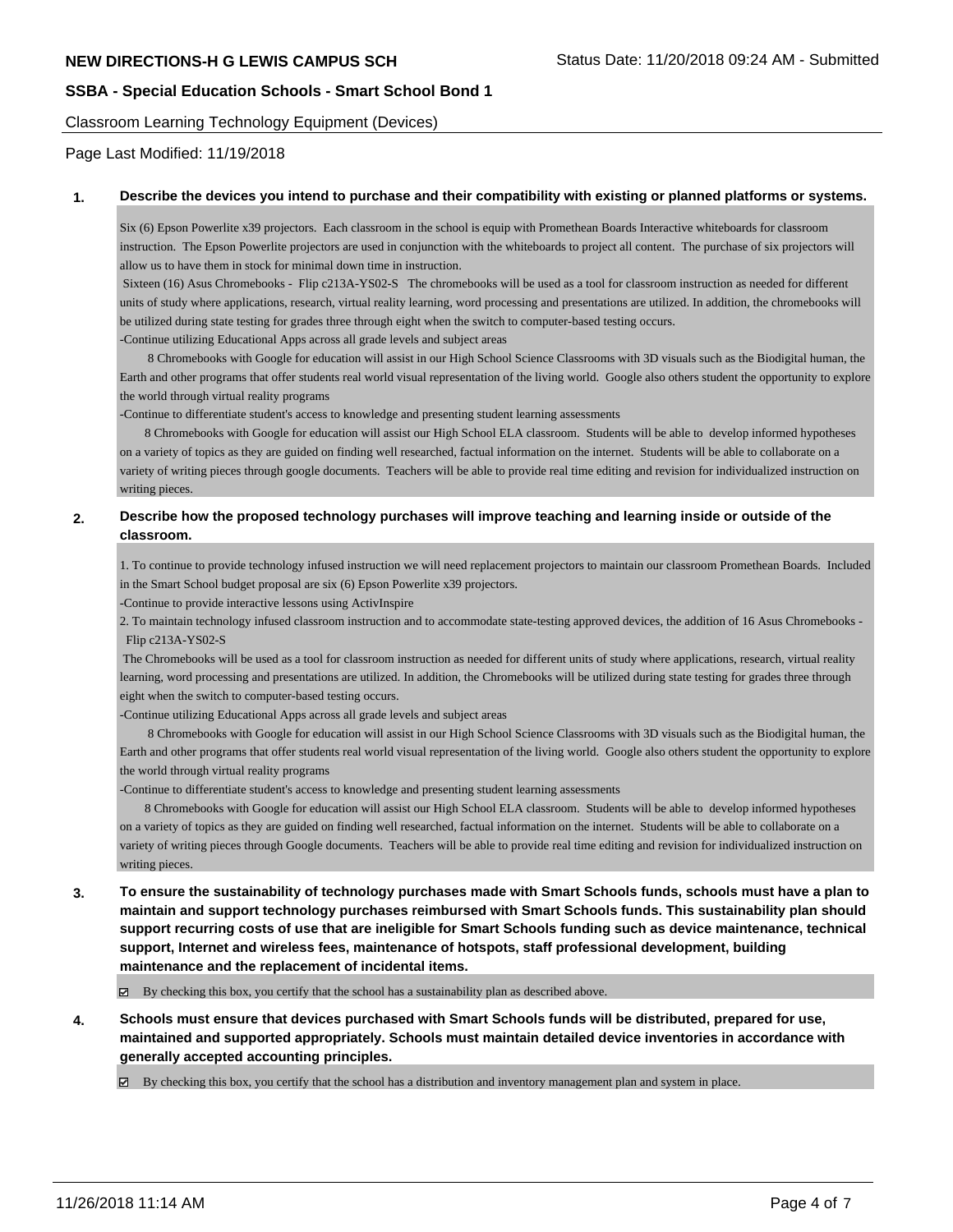Classroom Learning Technology Equipment (Devices)

Page Last Modified: 11/19/2018

**5. Schools must contact the SUNY/CUNY teacher preparation program that supplies the largest number of the its new teachers to request advice on innovative uses and best practices at the intersection of pedagogy and educational technology.**

 $\boxtimes$  By checking this box, you certify that you have contacted the SUNY/CUNY teacher preparation program that supplies the largest number of your new teachers to request advice on these issues.

**5a. Please enter the name of the SUNY or CUNY Institution that you contacted.**

The College at Brockport

**5b. Enter the primary Institution phone number.**

1-585-395-2258

**5c. Enter the name of the contact person with whom you consulted and/or will be collaborating with on innovative uses of technology and best practices.**

Dr. Thomas Hernandez

**6. If you are submitting an allocation for Classroom Educational Technology, complete this table. Note that the calculated Total at the bottom of the table must equal the Total allocation for this category that you entered in the SSIP Overview overall budget.**

|                          | Sub-Allocation |
|--------------------------|----------------|
| Interactive Whiteboards  | (No Response)  |
| <b>Computer Servers</b>  | (No Response)  |
| <b>Desktop Computers</b> | (No Response)  |
| Laptop Computers         | 6,480          |
| <b>Tablet Computers</b>  | (No Response)  |
| <b>Other Costs</b>       | 3,094          |
| Totals:                  | 9,574          |

**7. Please detail the type, quantity, per unit cost and total cost of the eligible items under each sub-category. This is especially important for any expenditures listed under the "Other" category. All expenditures must be capital bond eligible to be reimbursed with Smart Schools funds. If you have any questions, please contact us directly through smartschools@nysed.gov.**

**Add rows under each sub-category for additional items, as needed.**

| Select the allowable expenditure<br>type.<br>Repeat to add another item under<br>each type. | Item to be purchased                                                  | Quantity | Cost per Item | <b>Total Cost</b> |
|---------------------------------------------------------------------------------------------|-----------------------------------------------------------------------|----------|---------------|-------------------|
| <b>Laptop Computers</b>                                                                     | Asus Chromebook Flip Chromebook<br>C213A-YS02-S                       | 16       | 405           | 6,480             |
| <b>Other Costs</b>                                                                          | Projector Powerlite X39                                               | 6        | 449           | 2,694             |
| <b>Other Costs</b>                                                                          | Site License for Asus Chromebook Flip   16<br>Chromebook C213A-YS02-S |          | 25            | 400               |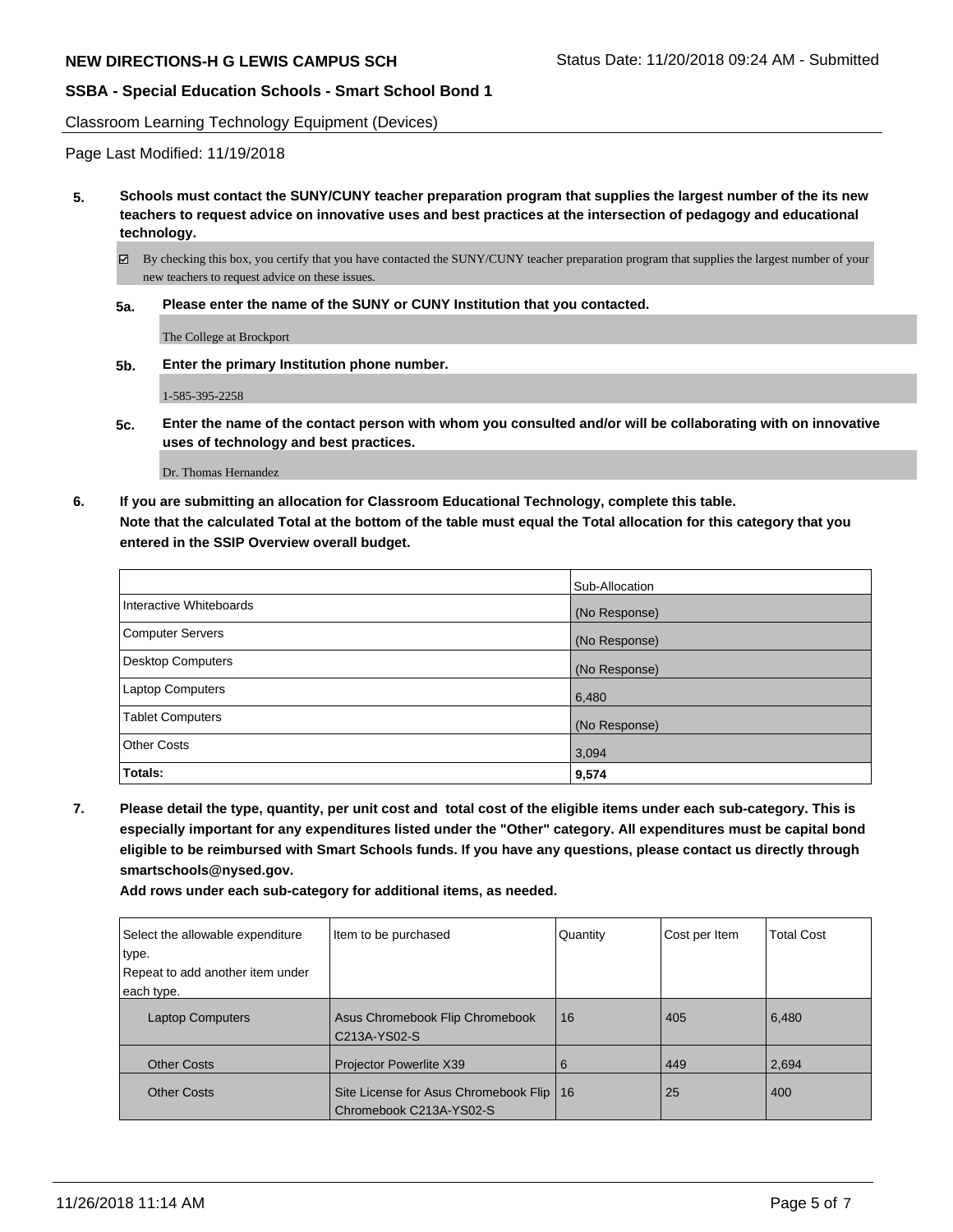Replace/Modernize Transportable Classrooms

Page Last Modified: 07/13/2018

**1. Describe the school's plan to construct, enhance or modernize education facilities to provide high-quality instructional space by replacing transportable classrooms.**

(No Response)

**2. Does your Classroom Trailer project require new construction or substantially altered space and result in capitalized cost in excess of \$100,000?**

(No Response)

**3. If you have made an allocation for Replace Transportable Classrooms, complete this table. Note that the calculated Total at the bottom of the table must equal the Total allocation for this category that you entered in the SSIP Overview overall budget.**

|                                                | Sub-Allocation |
|------------------------------------------------|----------------|
| Construct New Instructional Space              | (No Response)  |
| Enhance/Modernize Existing Instructional Space | (No Response)  |
| Other Costs                                    | (No Response)  |
| Totals:                                        | 0              |

**4. Please detail the type, quantity, per unit cost and total cost of the eligible items under each sub-category. This is especially important for any expenditures listed under the "Other" category. All expenditures must be capital bond eligible to be reimbursed with Smart Schools funds. If you have any questions, please contact us directly through smartschools@nysed.gov.**

**Add rows under each sub-category for additional items, as needed.**

| Select the allowable expenditure | Item to be purchased | Quantity      | Cost per Item | Total Cost    |
|----------------------------------|----------------------|---------------|---------------|---------------|
| type.                            |                      |               |               |               |
| Repeat to add another item under |                      |               |               |               |
| each type.                       |                      |               |               |               |
| (No Response)                    | (No Response)        | (No Response) | (No Response) | (No Response) |